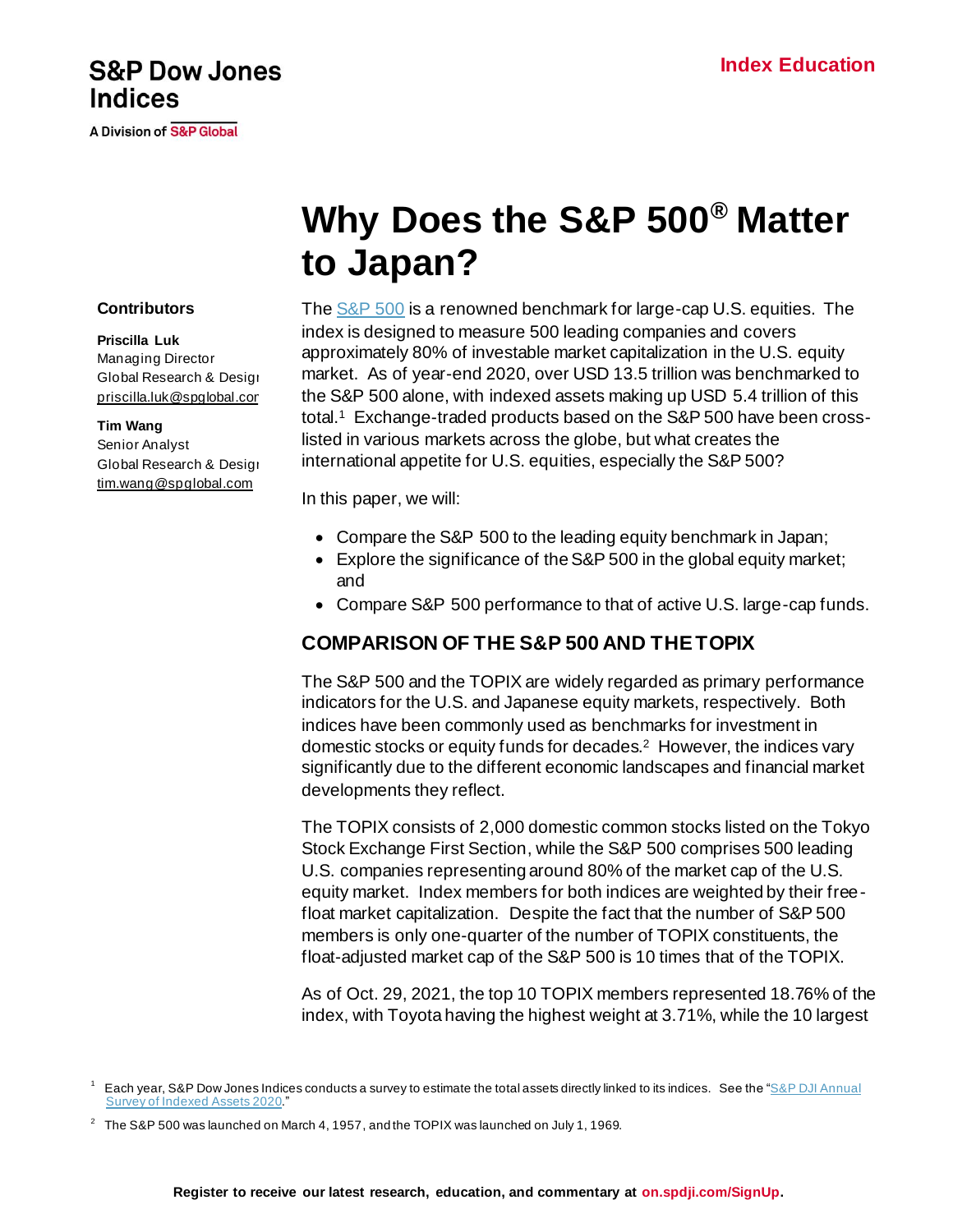*The S&P 500 and the TOPIX have been widely used as primary performance indicators of U.S. and Japanese equity markets for decades.*

stocks in the S&P 500 accounted for 30.26% of the index, with Microsoft at the top, carrying 6.38% of weight (see Exhibit 1).

| Exhibit 1: Top 10 Index Members in the S&P 500 and the TOPIX |            |                                                   |            |  |  |
|--------------------------------------------------------------|------------|---------------------------------------------------|------------|--|--|
| <b>S&amp;P 500 STOCKS</b>                                    | WEIGHT (%) | <b>TOPIX STOCKS</b>                               | WEIGHT (%) |  |  |
| Microsoft                                                    | 6.38       | <b>Toyota Motor</b>                               | 3.71       |  |  |
| Apple                                                        | 6.02       | Sony Group                                        | 3.00       |  |  |
| Alphabet A & C                                               | 4.42       | Keyence                                           | 2.26       |  |  |
| Amazon.com                                                   | 3.76       | Recruit Holdings                                  | 2.04       |  |  |
| Tesla                                                        | 2.31       | Mitsubishi UFJ Financial                          | 1.44       |  |  |
| Meta Platforms A                                             | 1.97       | NT&T                                              | 1.33       |  |  |
| Nvidia                                                       | 1.63       | Softbank Group                                    | 1.32       |  |  |
| Berkshire Hathaway B                                         | 1.36       | Shin-Etsu Chemical                                | 1.24       |  |  |
| JPMorgan Chase                                               | 1.30       | <b>Tokyo Electron</b>                             | 1.22       |  |  |
| UnitedHealth Group                                           | 1.11       | Hoya                                              | 1.19       |  |  |
| <b>Total Weight of Top 10</b><br><b>Companies</b>            | 30.26      | <b>Total Weight of Top 10</b><br><b>Companies</b> | 18.76      |  |  |

Source: S&P Dow Jones Indices LLC, Tokyo Stock Exchange. Data as of Oct. 29, 2021. Table is provided for illustrative purposes.

As the TOPIX includes all the domestic common stocks listed on the Tokyo Stock Exchange First Section and the S&P 500 consists of the 500 leading companies in the U.S. market, the S&P 500 has a much higher average constituent market cap and average daily traded value, due to the absence of mid- and small-cap stocks in its universe. Although the S&P 500 has fewer stocks than the TOPIX, the total float market cap and average traded value of the S&P 500 are much higher than those of the TOPIX.

| <b>Exhibit 2: S&amp;P 500 and TOPIX Size and Liquidity Statistics</b> |                    |                                                                         |                                                                                            |              |  |  |
|-----------------------------------------------------------------------|--------------------|-------------------------------------------------------------------------|--------------------------------------------------------------------------------------------|--------------|--|--|
| <b>CATEGORY</b>                                                       |                    | <b>CONSTITUENT MARKET CAP (USD)</b><br><b>BILLIONS, FLOAT ADJUSTED)</b> | <b>CONSTITUENT 3-MONTH AVERAGE</b><br>DAILY TRADED VALUE (USD<br>MILLIONS, FLOAT ADJUSTED) |              |  |  |
|                                                                       | <b>S&amp;P 500</b> | <b>TOPIX</b>                                                            | <b>S&amp;P 500</b>                                                                         | <b>TOPIX</b> |  |  |
| Mean                                                                  | 78.2               | 1.8                                                                     | 454.6                                                                                      | 12.0         |  |  |
| Median                                                                | 31.8               | 0.2                                                                     | 197.3                                                                                      | 1.3          |  |  |
| Largest                                                               | 2.492.1            | 143.5                                                                   | 16,463.5                                                                                   | 965.3        |  |  |
| Sum of<br>Constituents                                                | 39,085             | 3.873                                                                   | 227.308                                                                                    | 26,133       |  |  |

Source: S&P Dow Jones Indices LLC, Tokyo Stock Exchange, FactSet. Data as of Oct. 29, 2021. Market cap is calculated as the share price multiplied by the number of shares at the security level. Past performance is no guarantee of future results. Table is provided for illustrative purposes.

Both the TOPIX and the S&P 500 are highly diversified among sectors, with no single sector representing more than 30% of the index. While the TOPIX was most concentrated in the Industrials, Consumer Discretionary, and Information Technology (IT) sectors, which together accounted for 58.6% of the index weight as of Oct. 29, 2021, the S&P 500 was most concentrated in the IT, Health Care, and Consumer Discretionary sectors, accounting for 53.8% of the index weight.

*The number of S&P 500 members is only onequarter of the number of TOPIX constituents, but its total float market cap and average traded value are much higher.*

*The total float market cap and average traded value of the S&P 500 are much higher than those of the TOPIX.*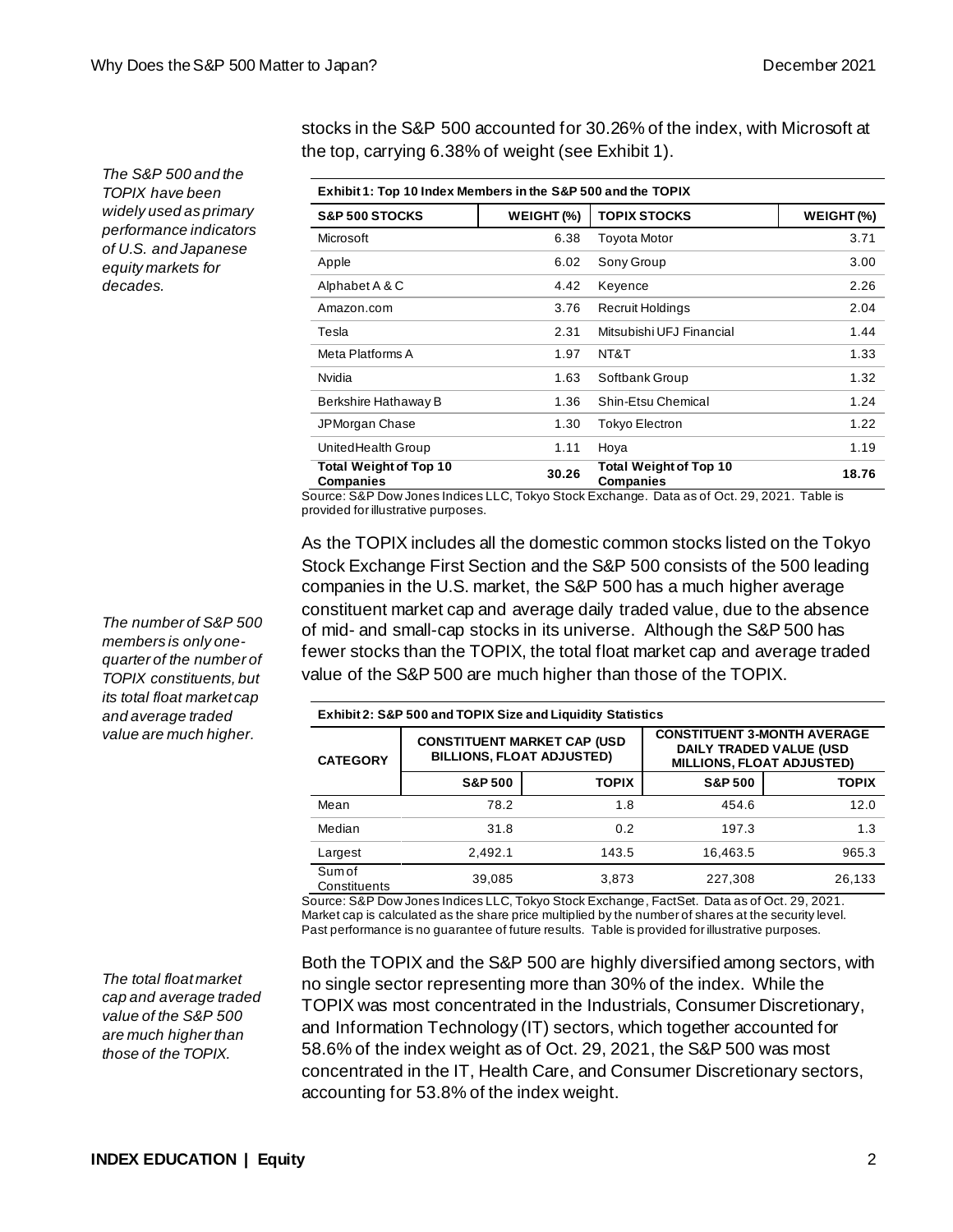*The TOPIX was most concentrated in the Industrials, Consumer Discretionary, and IT sectors…*

*…while the S&P 500 was most concentrated in the IT, Health Care, and Consumer Discretionary sectors.*

The S&P 500 had significantly higher weights in the IT, Health Care, and Communication Services sectors than the TOPIX. The biggest companies from the IT sector, such as Microsoft and Apple, are global leaders in the system software and tech hardware industries. These two companies represented more than 40% of the S&P 500's IT sector weight. UnitedHealth and Johnson & Johnson are the largest S&P 500 members in the Health Care sector. They are leading providers of healthcare services and pharmaceutical products, accounting for 17% of the S&P 500 Health Care sector's weight. For the Communication Services sector, global internet giants Google and Facebook, which were rebranded to Alphabet and Meta Platforms, represented 59% of the S&P 500's Communication Services weight.



**Exhibit 3: Sector Weighting of the S&P 500 Versus the TOPIX**

provided for illustrative purposes.

Apart from their different sector compositions, the S&P 500 and TOPIX have also been affected by different economic factors in the past. The TOPIX is designed to measure the performance of equities in Japan, the third-largest economy in the world, accounting for 5.9% of the global economy, while the S&P 500 seeks to track the equity market performance of the world's largest economy, the U.S., which accounts for 24.6% of the global economy.<sup>3</sup>

<sup>3</sup> Based on the IMF's 2020 nominal GDP estimated figures from the "World Economic Outlook Database, October 2021."

*Apart from their different sector compositions, the S&P 500 and TOPIX have also been affected by different economic factors in the past.*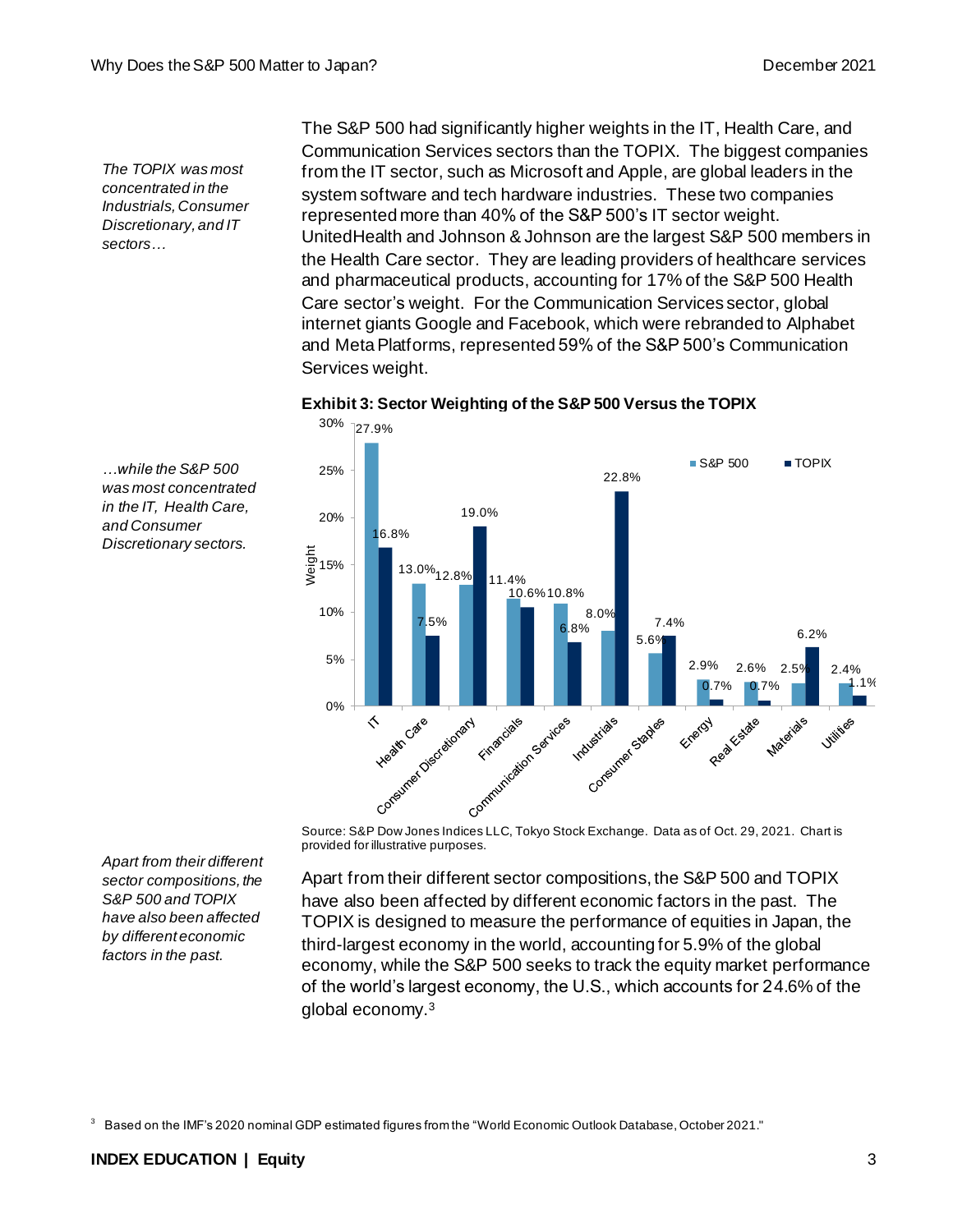In 2020, 28.7% of S&P 500 revenue came from outside of the U.S., with 10.8% from Asia & Oceania, 10.5% from Europe, 4.9% from America (ex-U.S.), and 2.4% from Africa & Middle East. Apart from Utilities and Health Care, all sectors recorded more than 20% of foreign sales. IT and Materials had the highest foreign revenue exposure of 58% and 51% respectively. The diverse geographical revenue sources can translate into high international diversification benefits for the S&P 500.





Source: S&P Dow Jones Indices, FactSet Revere. Data as of Oct. 29, 2021. Figures are based on companies' foreign sales figures reported for fiscal year 2020. Chart and table are provided for illustrative purposes.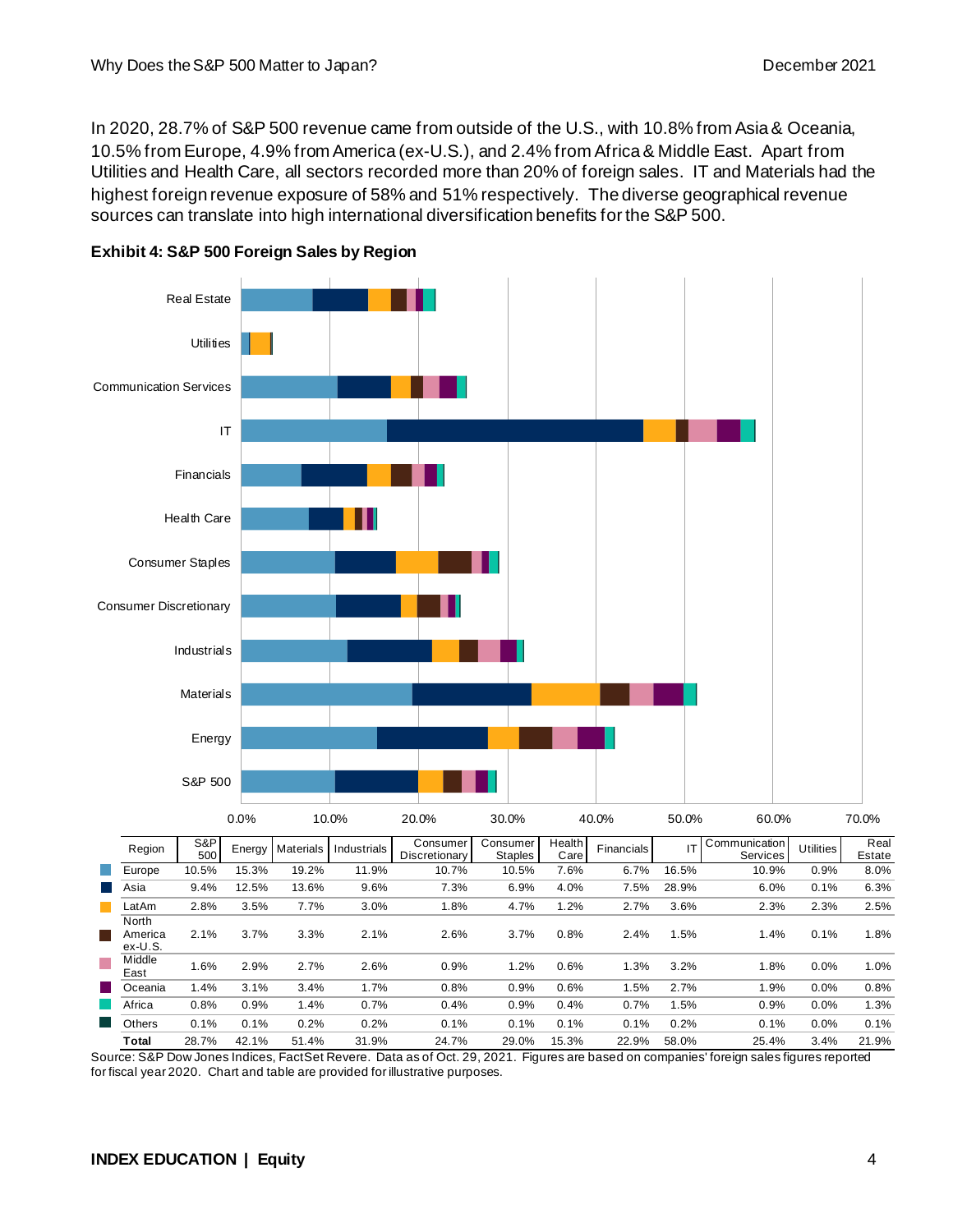*Among the 100 largest stocks in the S&P Global BMI, 74 of them are S&P 500 members.*

*In most sectors, S&P 500 companies have delivered higher operating margins than their global sector peers, especially in the* 

*IT sector.*

## **SIGNIFICANCE OF THE S&P 500 IN THE GLOBAL EQUITY MARKET**

The S&P 500 represents a significant part of global equity market capitalization, with index members representing 37% of the total market cap and 48% of float market cap of th[e S&P Global BMI](https://spglobal.com/spdji/en/indices/equity/sp-global-bmi?utm_source=pdf_education) as of Oct. 29, 2021. Among the 100 largest stocks in the S&P Global BMI, 74 of them are S&P 500 members. We have also observed that in most sectors, S&P 500 companies have delivered higher operating margins than their global sector peers, especially in the IT sector, with a spread of 18.7%.



#### **Exhibit 5: Operating Margin of S&P 500 Sectors**

reported operating income and revenue in the trailing 12-month period. Chart is provided for illustrative purposes.

As many S&P 500 members are global industry leaders and produce in large quantities, they usually have higher negotiation power with suppliers, which can lower their operating costs. Furthermore, the brand power of these companies helps them to sell their products and services at premium prices and maintain higher margins.<sup>4</sup> Based on the Best Global Brands 2021 report published by the worldwide brand consultant Interbrand, 48 of the top 100 global brands are members or are owned by members of the S&P 500.<sup>5</sup> These brands scored well in terms of the valuation-based competitive strength of the brand, the role the brand plays in purchase decisions, and the financial performance of the branded products or services. Apple, Amazon, Microsoft, Google, Coca-Cola, McDonald's, and Disney ranked among the top 10 global brands.

#### **INDEX EDUCATION | Equity** 5

*As many S&P 500 members are global industry leaders and produce in large quantities, they usually have higher negotiation power with suppliers, which can lower their operating costs.*

<sup>4</sup> For more details, please see the article ["America's Most Profitable Products](http://247wallst.com/special-report/2014/06/06/americas-most-profitable-products-2/)" by Thomas C. Frohlich and Alexander E.M. Hess.

<sup>5</sup> For methodology and complete list of the 100 best global brands, please se[e https://interbrand.com/thinking/best-global-brands-2021](https://interbrand.com/thinking/best-global-brands-2021-methodology/) [methodology/](https://interbrand.com/thinking/best-global-brands-2021-methodology/).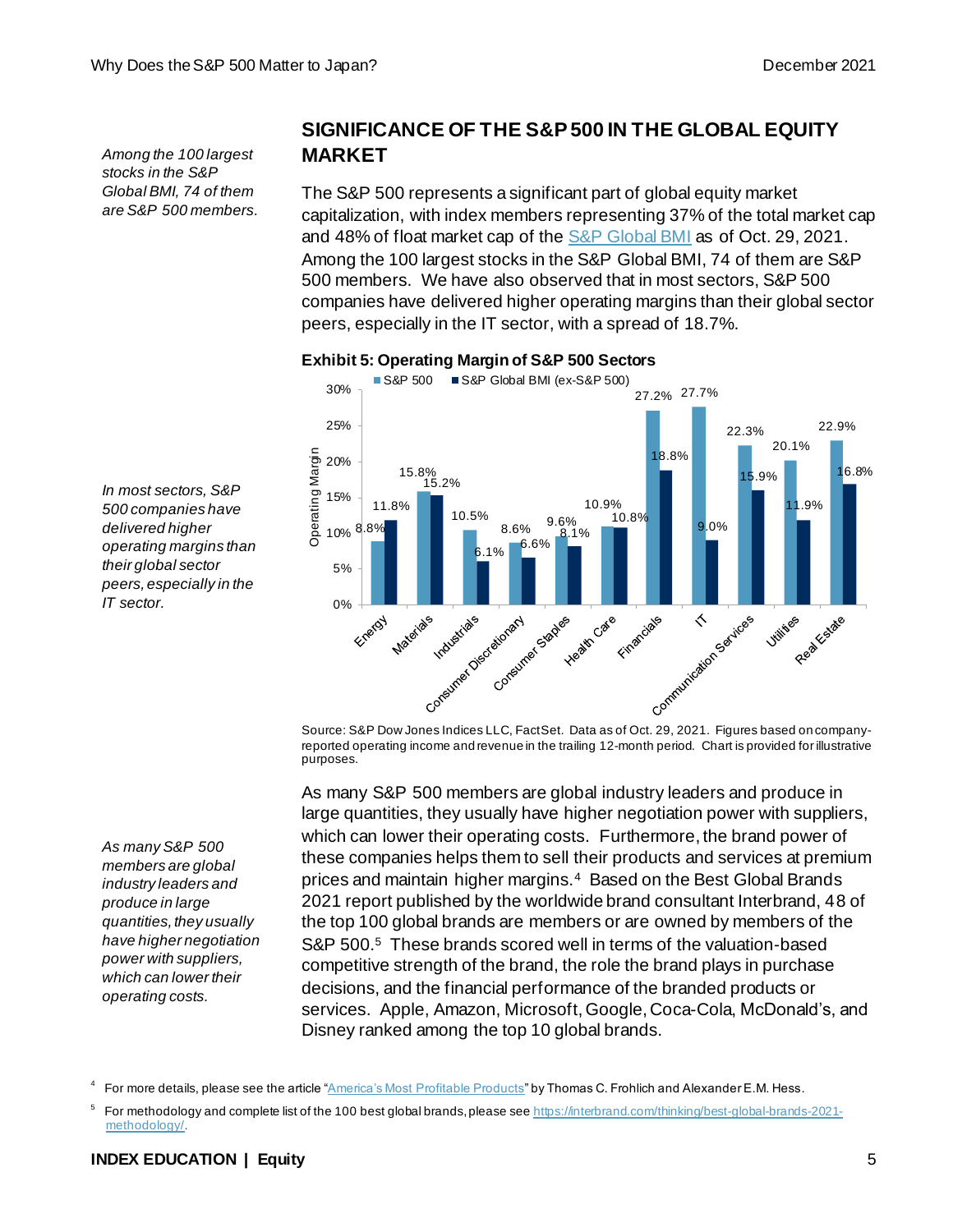| Exhibit 6: Global Brands in the S&P 500 (2021) |                            |                                                                      |                                 |                                  |                                                                      |
|------------------------------------------------|----------------------------|----------------------------------------------------------------------|---------------------------------|----------------------------------|----------------------------------------------------------------------|
| <b>GLOBAL</b><br><b>RANKING</b>                | <b>BRAND</b>               | <b>COMPANY/PARENT</b><br><b>COMPANY IN THE</b><br><b>S&amp;P 500</b> | <b>GLOBAL</b><br><b>RANKING</b> | <b>BRAND</b>                     | <b>COMPANY/PARENT</b><br><b>COMPANY IN THE</b><br><b>S&amp;P 500</b> |
| 1                                              | Apple                      | Apple Inc.                                                           | 39                              | Visa                             | Visa Inc                                                             |
| $\overline{2}$                                 | Amazon                     | Amazon.com Inc                                                       | 42                              | PayPal                           | PayPal Holdings Inc.                                                 |
| 3                                              | Microsoft                  | Microsoft Corp                                                       | 44                              | Pampers                          | Procter & Gamble                                                     |
| 4                                              | Google                     | Alphabet Inc                                                         | 50                              | Mastercard                       | Mastercard Inc                                                       |
| 6                                              | Coca-Cola                  | Coca-Cola Co                                                         | 51                              | Starbucks                        | Starbucks Corp                                                       |
| 9                                              | McDonald's                 | McDonald's Corp                                                      | 52                              | Ford                             | Ford Motor Co                                                        |
| 10                                             | Disney                     | Walt Disney Co                                                       | 54                              | Citi                             | Citigroup Inc                                                        |
| 11                                             | Nike                       | NIKE Inc                                                             | 55                              | Goldman<br>Sachs                 | Goldman Sachs<br>Group Inc                                           |
| 14                                             | Tesla                      | Tesla, Inc                                                           | 56                              | eBay                             | eBay Inc.                                                            |
| 15                                             | Facebook                   | Meta Platforms,<br>Inc.                                              | 61                              | Gillette                         | Procter & Gamble                                                     |
| 16                                             | Cisco                      | Cisco Systems Inc                                                    | 63                              | HP                               | HP Inc                                                               |
| 17                                             | Intel                      | Intel Corp                                                           | 67                              | 3M                               | 3M Co                                                                |
| 18                                             | <b>IBM</b>                 | Intl Business<br>Machines Corp                                       | 68                              | Colgate                          | Colgate-Palmolive<br>Co                                              |
| 19                                             | Instagram                  | Meta Platforms,<br>Inc.                                              | 69                              | Morgan<br>Stanley                | Morgan Stanley                                                       |
| 21                                             | Adobe                      | Adobe Inc.                                                           | 72                              | Kellogg's                        | Kellogg Co                                                           |
| 24                                             | J.P. Morgan                | JP Morgan Chase<br>& Co                                              | 75                              | FedEx                            | FedEx Corp                                                           |
| 26                                             | YouTube                    | Alphabet Inc                                                         | 78                              | Corona                           | <b>Constellation Brands</b><br>Inc                                   |
| 28                                             | Pepsi                      | PepsiCo Inc                                                          | 81                              | Jack<br>Daniel's                 | Brown-Forman Corp                                                    |
| 29                                             | <b>UPS</b>                 | <b>United Parcel</b><br>Service Inc                                  | 82                              | Caterpillar                      | Caterpillar Inc                                                      |
| 30                                             | American<br><b>Express</b> | American Express<br>Co                                               | 83                              | LinkedIn                         | Microsoft Corp                                                       |
| 31                                             | <b>GE</b>                  | General Electric Co                                                  | 84                              | Hewlett<br>Packard<br>Enterprise | <b>Hewlett Packard</b><br>Enterprise Co                              |
| 32                                             | Accenture                  | Accenture plc                                                        | 87                              | Johnson &<br>Johnson             | Johnson & Johnson                                                    |
| 36                                             | Netflix                    | Netflix Inc                                                          | 90                              | John<br>Deere                    | Deere & Co                                                           |
| 38                                             | Salesforce                 | Salesforce.com                                                       | 93                              | <b>KFC</b>                       | Yum! Brands Inc                                                      |

*Apple, Amazon, Microsoft, Google, Coca-Cola, McDonald's, and Disney ranked among the top 10 global brands.*

*Investing in the U.S. equity market can be done via the use of active fund managers or index-linked products, which track the returns of an underlying index.*

Source: S&P Dow Jones Indices LLC, Interbran[d \(https://interbrand.com/thinking/best-global-brands-](https://interbrand.com/thinking/best-global-brands-2021-download/)[2021-download/](https://interbrand.com/thinking/best-global-brands-2021-download/)). Data as of Oct. 29, 2021. Table is provided for illustrative purposes.

## **PERFORMANCE OF THE S&P 500 VERSUS ACTIVE U.S. LARGE-CAP FUNDS**

Investing in the U.S. equity market can be done via the use of active fund managers or index-linked products, which track the returns of an underlying index. Twice a year, S&P Dow Jones Indices releases the SPIVA® Scorecard, which reports the number of actively managed mutual funds that beat their comparable benchmarks over different timeframes and regions. 6

 $6$  To explore how active managers in the U.S. and around the world have performed relative to their benchmarks, clic[k here](http://spindices.com/spiva/#/reports?utm_source=pdf_education).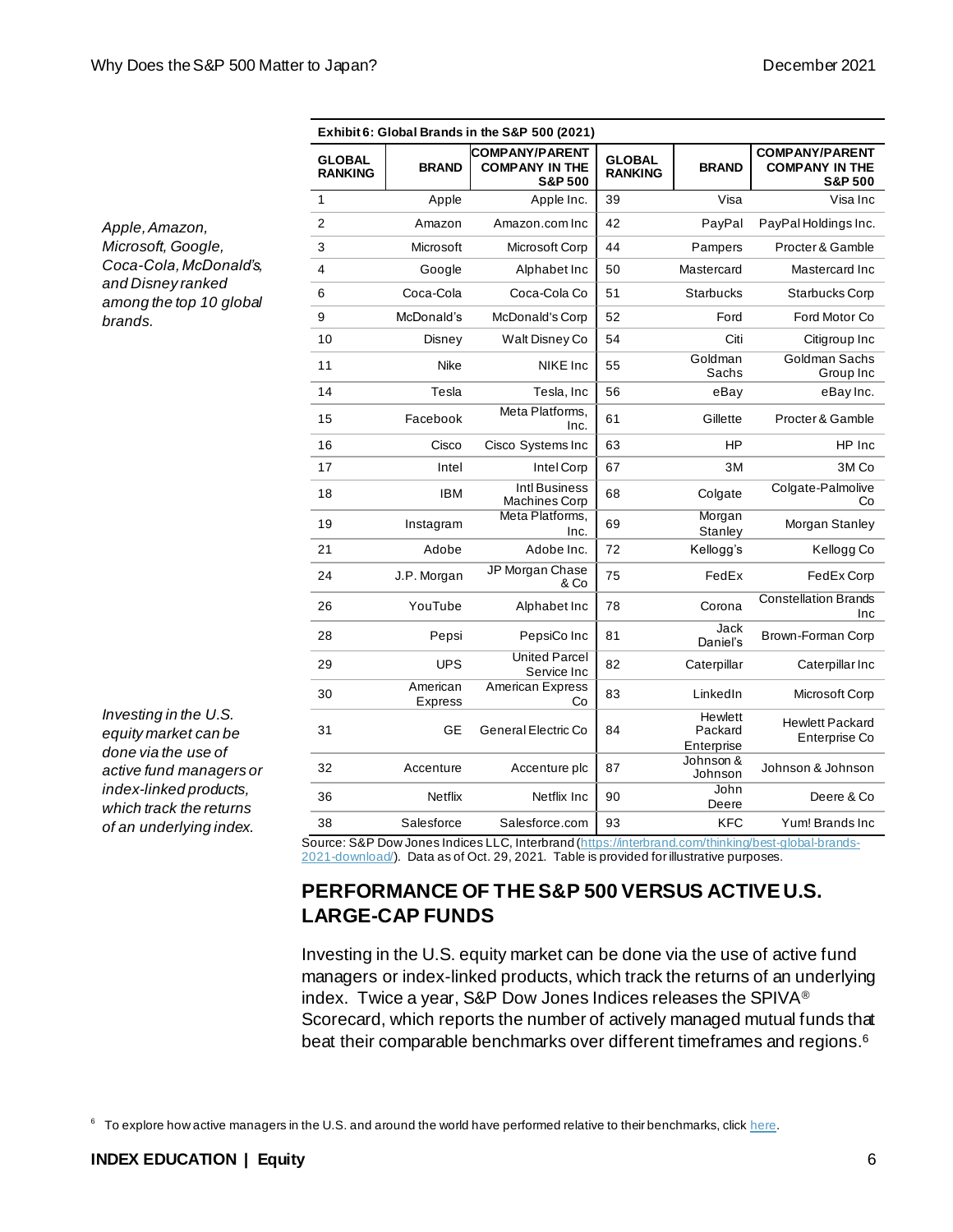*The SPIVA U.S. Mid-Year 2021 Scorecard showed that the S&P 500 outperformed more than 58.2% of active U.S. large-cap funds between June 2020 and June 2021.*

Th[e SPIVA U.S. Mid-Year 2021 Scorecard](https://www.spglobal.com/spdji/en/documents/spiva/spiva-us-mid-year-2021.pdf?utm_source=pdf_education) showed that the S&P 500 outperformed more than 58.2% of active U.S. large-cap funds between June 2020 and June 2021. Performance of active U.S. large-cap funds looked more unfavorable for longer investment periods, as 72.7% and 82.5% of them underperformed the S&P 500 over the 5- and 10-year periods, respectively. The returns of the S&P 500 also exceeded the average returns of active U.S. large-cap funds on both an equal- and assetweighted basis for most periods. This indicates that index-based investing may be a viable complement to or substitute for actively managed investments in the U.S. equity market.

| Exhibit 7: Annualized Performance of Active U.S. Large-Cap Funds and the S&P 500 |              |            |            |             |
|----------------------------------------------------------------------------------|--------------|------------|------------|-------------|
| <b>INDEX/FUND CATEGORY</b>                                                       | $1-YEAR$ (%) | 3-YEAR (%) | 5-YEAR (%) | 10-YEAR (%) |
| S&P 500                                                                          | 40.79        | 18.67      | 17.65      | 14.84       |
| Active U.S. Large-Cap Funds<br>(Equal-Weighted Average)                          | 40.37        | 16.44      | 15.72      | 12.36       |
| Active U.S. Large-Cap Funds<br>(Asset-Weighted Average)                          | 41.43        | 17.84      | 17.57      | 13.78       |
| % of Active U.S. Large-Cap<br>Funds Outperformed by S&P 500                      | 58.2         | 67.64      | 72.67      | 82.51       |

*Performance of active U.S. large-cap funds looked more unfavorable for longer investment periods.*

Source: S&P Dow Jones Indices LLC. Data as of June 2021, as reported in the SPIVA U.S. Mid-Year 2021 Scorecard. Past performance is no guarantee of future results. Table is provided for illustrative purposes.

## **CONCLUSION**

The S&P 500 and the TOPIX are considered primary indicators of overall market performance in the U.S. and Japanese equity markets, respectively. Both indices are commonly used as benchmarks for domestic stocks or equity funds and well diversified in their sector and stock weightings.

Although the number of S&P 500 members amounts to only one-quarter of the TOPIX's constituent count, the total float market cap and average traded value of the S&P 500 are much higher than those of the TOPIX. The TOPIX is most concentrated in the Industrials sector and the S&P 500 has its highest weighting in the IT sector.

While the TOPIX seeks to track the performance of equities in Japan, the world's third-largest economy, the S&P 500 is designed to measure the equity market performance of the world's largest economy, the U.S. Foreign sales contributed a significant share of S&P 500 revenue, with diverse international exposure that translated into significant international diversification benefits for the S&P 500.

The members of the S&P 500 are not only the largest companies in the U.S., but many of them are leading global companies that represent a significant share of global equity market capitalization. These companies delivered higher operating margins than their global peers in most sectors, and almost one-half of the top brands across the globe are owned or operated by members of the S&P 500.

*Index-based investing may be a viable complement to or substitute for actively managed investments in the U.S. equity market.*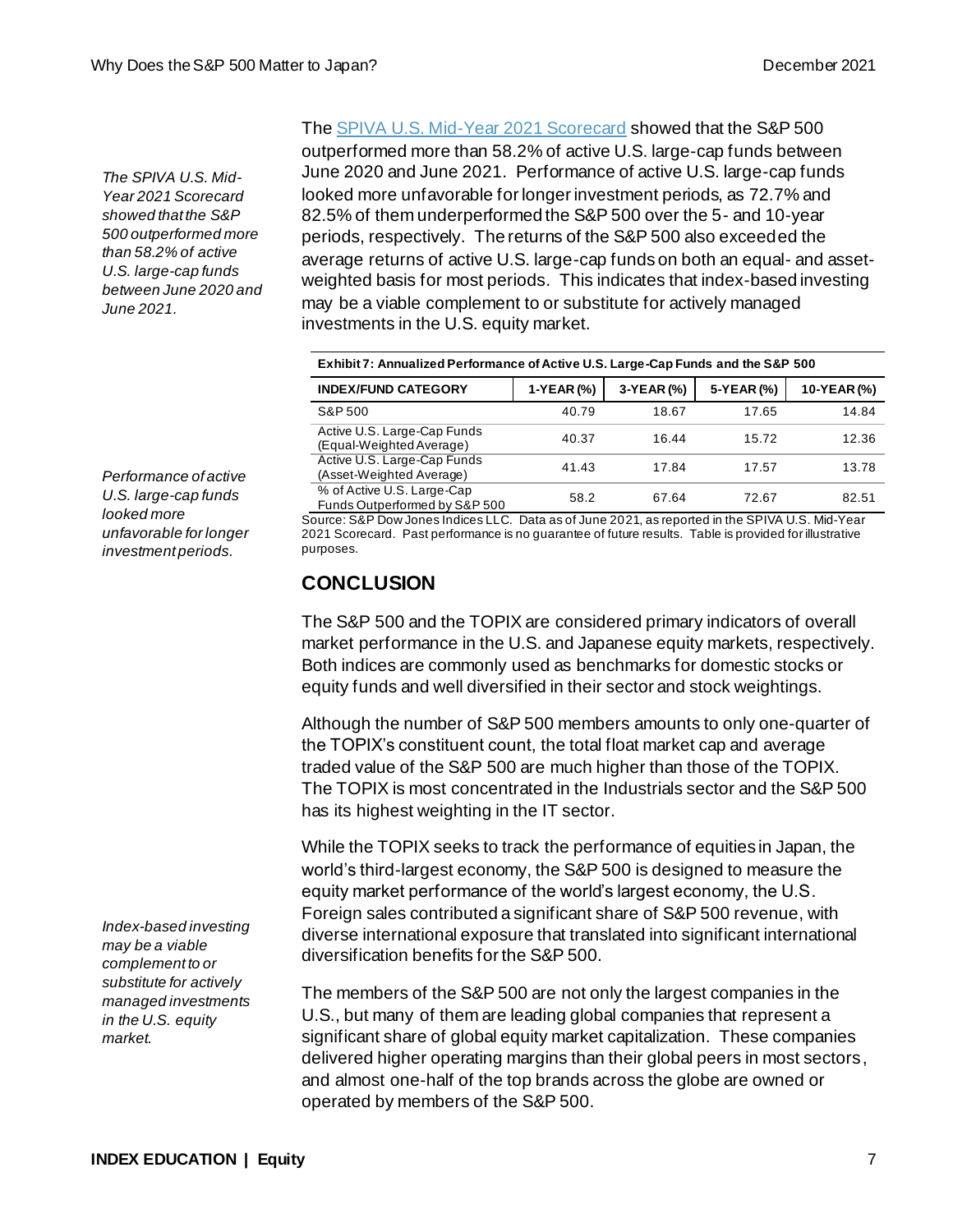*All of the factors mentioned here drive the international appetite for the S&P 500.*

Additionally, the SPIVA U.S. Mid-Year 2021 Scorecard shows that the majority of active U.S. large-cap funds were outperformed by the S&P 500 over 1-, 3-, 5-, and 10-year periods, indicating that index-based investing may be a viable complement to or substitute for actively managed investments in the U.S. equity market.

All of these factors drive the international appetite for the S&P 500, and as a result, there has been an increasing number of S&P 500 index-based products in various markets across the globe.

*As a result, there has been an increasing number of S&P 500 index-based products in various markets across the globe.*